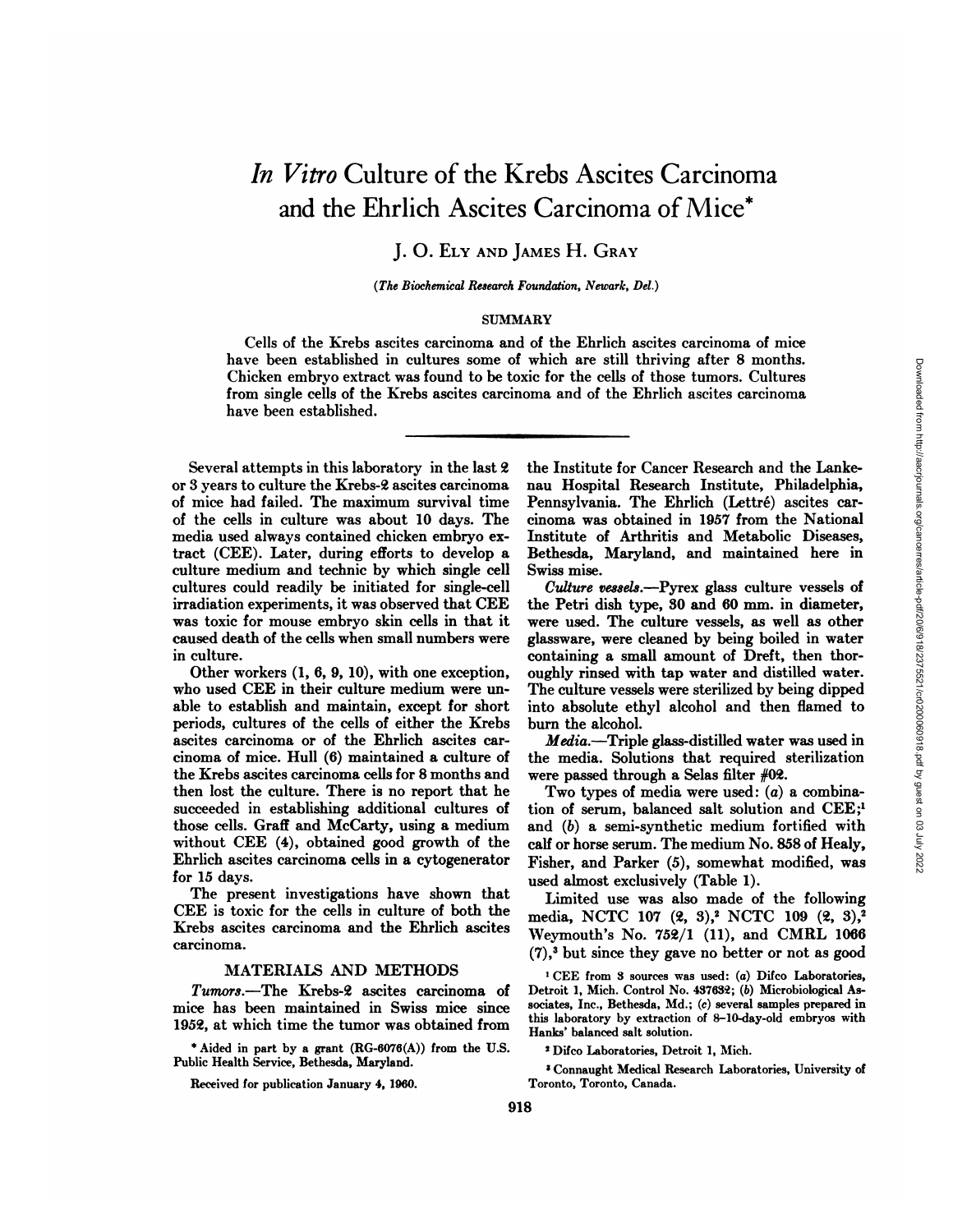results as No. 858 mdi, as prepared in this labora tory, their use was not continued.

In preparation of solution No. 1 of medium No. 858, cysteine HC1, glutathione, ascorbic acid, and glutamine were withheld and added directly to the completed medium at the time of mixing the sev era! solutions. Serum was added usually in the pro portion of 1 volume to 9 volumes of medium No. 858 mdf. Sufficient amounts were prepared at a time to last 3 or 4 days.

Calf serum was prepared in the laboratory from pooled samples of blood obtained from a local slaughter house and was sterilized by filtration through a Selas filter #0g. Horse serum was ob tained commercially.<sup>2</sup> Sera were stored at 9°C.

by an aliquot of the cell suspension. For culturing directly from the mouse the 60-mm. plates were used, and  $1 \times 10^6$  cells were added to each plate. The 30-mm. plates were used for subculture stud ies, and the number of cells used varied as desired. The cultures were incubated at 37°C. in a moist atmosphere which was continuously changed with a mixture of carbon dioxide and air in the propor tions that would maintain the pH of uninoculated medium at about 7.@.

Cells for subcultures were obtained by rubbing cells loose from the bottom of the culture vessels with a wedge-shaped piece of silicone stopper affixed to the end of a dissecting needle.

*Cultures from single cells.—Culture vessels 30*

| TABLE |  |  |
|-------|--|--|
|-------|--|--|

MODIFICATIONS OF MEDIUM NO. 858 (PER LITER)

| <b>Solution</b><br>no. | Omissions                                                                                                                                                                                                      | <b>Additions</b>                                                                                       |
|------------------------|----------------------------------------------------------------------------------------------------------------------------------------------------------------------------------------------------------------|--------------------------------------------------------------------------------------------------------|
| 1                      | 15 mg. Aspartic acid<br>100 mg. Dihydrostreptomycin SO <sub>4</sub><br>1 mg. Penicillin G<br>10 mg. Adenine deoxyriboside<br>10 mg. Guanine deoxyriboside<br>10 mg. Cytosine deoxyriboside<br>10 mg. Thymidine | 15 mg. Asparagine<br>25 mg. Streptomycin SO.<br>25 mg. Penicillin G<br>50 mg. Sodium deoxyribonucleate |
| 2                      |                                                                                                                                                                                                                | 10 mg. Niacin<br>10 mg. Riboflavin<br>10 mg. Thiamine HCl                                              |
| 4                      | 21 mg. N-butylparahydroxybenzoate                                                                                                                                                                              |                                                                                                        |
| 6                      | All ingredients                                                                                                                                                                                                | 100 mg. Armour's liver coenzyme<br>concentrate                                                         |
| 7                      | 10 mg. 5 Methyldeoxycytidine                                                                                                                                                                                   |                                                                                                        |

*Preparation of cell@forculture.—Cell-containing* fluid, withdrawn from mice inoculated  $5-7$  days earlier, was diluted in a test tube with 4 or 5 volumes of either Earle's balanced salt solution (BSS) or the N-15 solution of Puck and co-workers (8). The cells were then sedimented at approximately  $800 \times g$  for 2 minutes in a small centrifuge. The supernatant fluid was discarded, and the cells were dispersed in the diluting fluid. Cell counts were made, and the suspension was diluted so that 0.1 ml. contained  $1 \times 10^6$  cells.

*Preparation of cultures.*—The complete medium, usually containing 10 per cent serum, was ad justed to pH  $7-7.2$  by placing the container (with a cotton stopper) in a closed vessel with a small piece of solid carbon dioxide until the pH was lowered as desired.

Four ml. of medium were placed in the 60-mm. plates and 2.0 ml. in the 30-mm. plates, followed mm. in diameter were used for this purpose. An area about 20 mm. square on the outside of the bottom of a culture vessel was cross-hatched form ing 36 squares about 3 mm.  $\times$  3 mm. each. For this purpose Marktex ink4 was diluted with Xylol and used in a ruling pen. This ink dries quickly, adheres well, and is not damaged by alcohol and heat sterilization of the plates.

Cell-containing medium from cultures was di luted with fresh medium so that a small wire loop of the suspension contained about @5—75 cells as predetermined by microscopic examination of sev eral droplets. One loop full of the suspension was dispersed in each plate containing 1.2 ml. of medium. The culture plates were then incubated for about 24 hours, at which time the medium was removed, the plate inverted and examined under low power of the microscope. The location of each

**4 WIll Corporation, Rochester 8, N.Y.**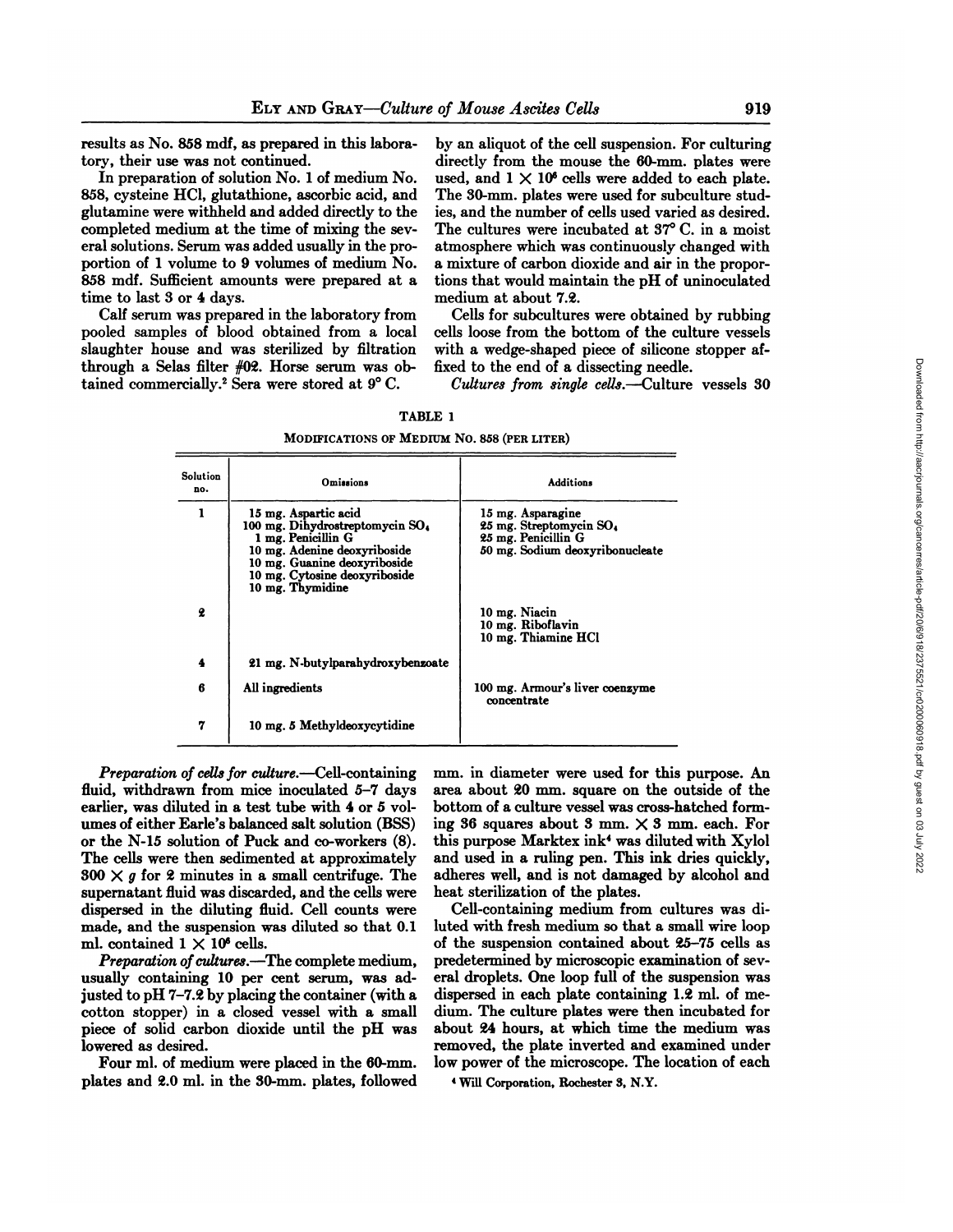cell adhering to the bottom of the plate was charted on paper. Usually there were some single cells adherent to the glass within some of the squares. More frequently twin cells, and some times more in groups, were attached to the bot tom. After charting, the medium which had been removed was centrifuged to sediment any free cells and was then returned to the culture plate which was reincubated for another 24-36 hours. A reexamination under the microscope revealed whether any of the single cells had divided; if so the plates were observed daily until a selection of the best appearing colony could be made and then all other cells on the plate were rubbed loose. The loosened cells were then removed by rinsing the plate with cell-free medium. New medium was Ehrlich ascites tumor were established from the same 74-day-old primary culture. The cells of the clones initially were uniform in appearance (Figs. 1-3), but as the culture aged considerable variability appeared among the cells.

The cells of several cultures were injected into mice in order to determine if they retained their malignant properties. All the Krebs cultures tested grew rapidly and caused death in about the usual period of time required by uncultured cells. One culture of the Krebs tumor from a single cell (11753) isolated 40 days after initiation of the pri days increased in mice 214-fold in 8 days. Of the two single-cell cultures of the Ehrlich ascites tu mor  $3.25 \times 10^6$  cells of one were injected into each

#### TABLE 2

**GROWTH OF KREBS ASCITES CARCINOMA CEus IN DIFFERENT MEDIA**

|               | COMPOSITION OF MEDIA            |                             |                                                  |                   |                               |
|---------------|---------------------------------|-----------------------------|--------------------------------------------------|-------------------|-------------------------------|
| MEDIUM<br>NO. | Medium<br>858 mdf<br>(per cent) | Calf<br>serum<br>(per cent) | Earle's<br><b>BSS</b><br>$(per cent)$ (per cent) | CEE-<br>$50 - 50$ | RESULTS                       |
|               | 0                               | 40                          | 40                                               | 20                | All cells dead in 24-48 hours |
| 2             | 84                              | 10                          | 0                                                | 6                 | All cells dead in 24–48 hours |
| 3             | 84                              | 10                          | 6                                                | 0                 | Rapid growth                  |
|               | 90                              | 10                          | 0                                                | 0                 | Rapid growth                  |
| 5             | 100                             | Ω                           | 0                                                | $\bf{0}$          | No growth                     |
|               |                                 |                             |                                                  |                   |                               |

The total volume of medium per culture was 4 ml., and the inoculum was  $1 \times 10^6$  cells.

then added to the plate and the colony allowed to proliferate.

### **RESULTS**

In a culture medium of calf serum, CEE and Earle's BSS (Table 2, medium  $#1$ ) the Krebs ascites tumor cells failed to survive longer than @4— **48 hours. Likewise in a mixture of medium No. 858** mdf, calf serum, and CEE (Table 2, medium  $#2$ ) the cells died in @4—48 hours. When the CEE was omitted from the latter medium (Table 2, medium #3) excellent cultures were obtained. Me dium No. 858 mdf without serum failed to support growth (Table 2, medium  $#5$ ). Cultures of the Krebs ascites cells from fifteen different mice were initiated in medium  $#4$ , Table 2. One attempt was unsuccessful. The first of these cultures was still thriving after 8 months. Two attempts, both suc cessful, were made to culture the Ehrlich (Lettré) ascites carcinoma cells in this medium.

Single cell cultures of the Krebs ascites tumor were established from original cultures 109, 96, 57, **40, and 30 days after preparation of the original** cultures from the mice. Two such cultures of the of two mice. In 8 days there was a 18@-fold in crease in the number of cells.

mary culture and maintained for an additional 115<br>
days increased in mice 214-fold in 8 days. Of the<br>
two single-cell cultures of the Ehrlich ascites tu-<br>
mor 3.25  $\times$  10<sup>6</sup> cells of one were injected into each<br>  $\mathbf{E}$ Primary cultures from different mice varied. Usually in @4—48 hours after the cells were added to the culture medium most of them had become adherent to the bottom of the plate, so that the medium could be removed. The plate could then be inverted and the cells observed under the mi croscope. Usually a variable small percentage of the cells had become enlarged and "vacuolated." Those eventually died and disintegrated. Most of the remainder of the cells appeared spherical, and some were extended on the glass surface.

The variation of the cultures from different mice in the initial stages was extreme on one occa sion. Krebs ascites cells from two mice were plated, with the same sample of medium. One culture grew rapidly; there were few enlarged vacuo lated cells, and the remaining cells were very uni form in appearance. That culture is thriving after **6 months. In the culture of cells from the other** mouse about 10 per cent of the cells were of normal size and appearance; the remainder were extremely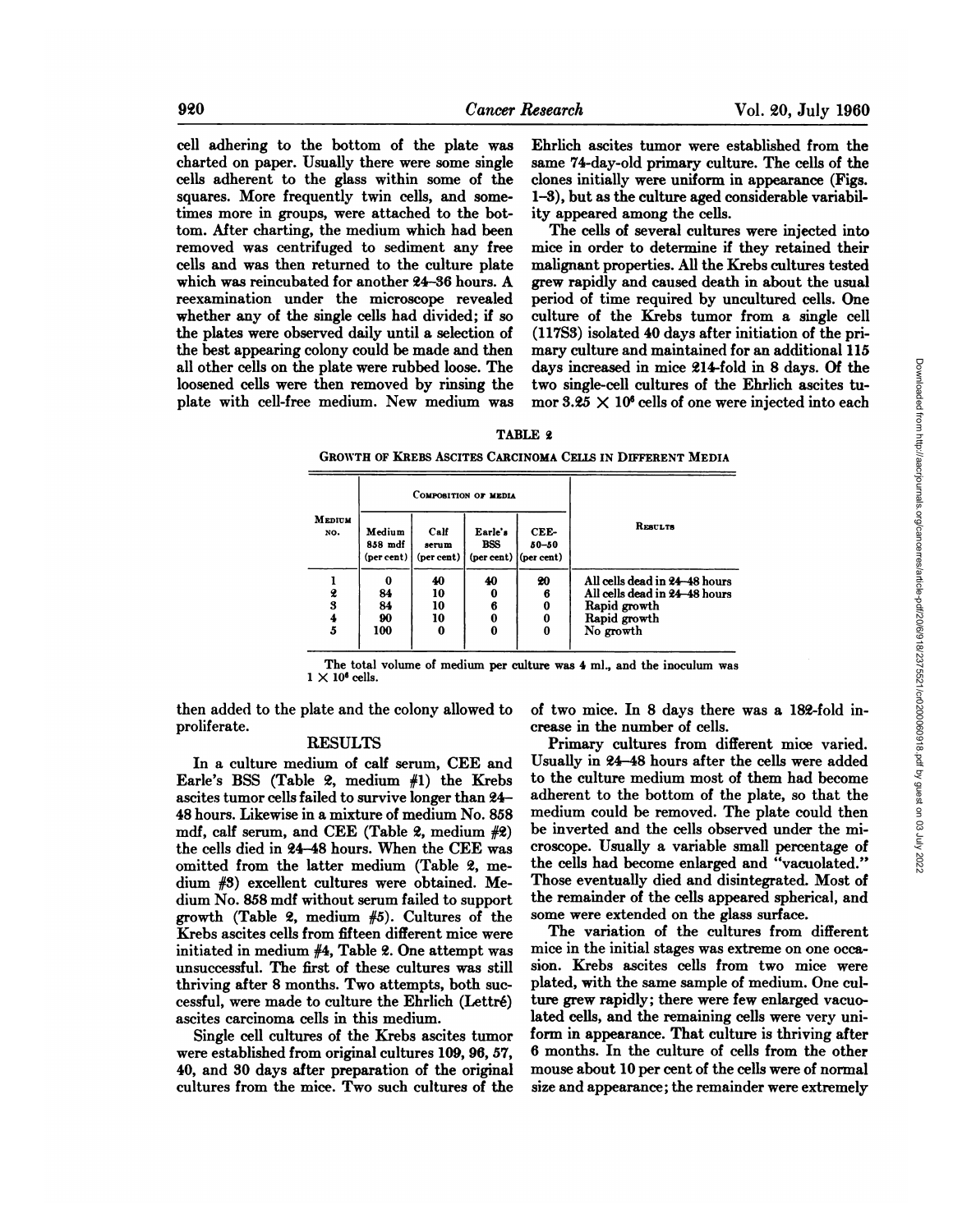enlarged and vacuolated. As the normal-appearing cells proliferated, others became enlarged and vacuolated and died. This condition persisted for 3 months when the culture was discontinued as a failure.

Apparently most of the cells became attached to the glass surface before undergoing mitosis. Cultures on coverglasses placed on the bottom of the culture vessels showed numerous mitotic fig ures (Figs. 3 and 4).Although mitotic cells were present in the supernatant fluid, it is uncertain whether or not such cells were free in the fluid when the mitotic process began. Growth of cul tures in roller tubes at 50 r.p.h. was slow, and most of the cells were attached to the glass surface of the tubes.

Growth in the plate cultures was rapid. For ex ample the medium (4 ml.) of a 60-mm. plate cul ture was renewed 52 times in 120 days, and an average of  $2 \times 10^6$  Krebs ascites cells was discarded each time in the supernatant fluid. In another experiment 400,000 cells were added to each of two 60-mm. plates, each containing 4 ml. of medium. At the end of 2 days the cells in the supernatant fluid of the two cultures were used to inoculate a third plate. At the end of 4 days the cells of the supernatant fluid of the three cultures were used for two additional cultures. At the end of 6 days the initial 800,000 cells had increased to  $26 \times 10^6$  cells, a 32-fold increase. In spite of its relatively strong buffering capacity the culture medium becomes rather acid in less than 48 hours. It is highly probable that more frequent, or continuous, renewal of the medium would induce a much higher growth rate.

Usually a small percentage of the cells in cul tures was enlarged and vacuolated. Any adverse cultural conditions increased the percentage of those cells (Fig. 5). Correction of the condition re sulted in a decrease (Fig. 6). As the population density increased the pH of the medium decreased, and the number of enlarged vacuolated cells in creased. A large increase in the proportion of such cells was also noted during the last  $2$  of 10 weeks that a sample of calf serum was used (Fig. 5). A comparative test of that serum on small numbers of cells, with a sample of serum that had been stored frozen, showed that the serum in question would no longer fulfill the requirements for growth of small numbers of cells, whereas the frozen stored sample did. The use of a fresh sample of serum resulted in a prompt decrease in the num hers of enlarged, vacuolated cells (Fig. 6).

The results with horse serum<sup>5</sup> as a supplement to the modified 858 medium were inconsistent. On

some occasions cell growth was as good as that ob tamed with calf serum in the medium; on other occasions the medium was toxic and the cells were dead in 24 hours. The toxicity appeared to result from a reaction between some constituents of the horse serum and of the No. 858 mdf medium. When horse serum was added to freshly prepared No. 858 mdf medium and the medium used im mediately, the medium was toxic. However, if the No. 858 mdi medium was prepared 24 hours or more before adding the serum and using the mix ture, there was no toxicity.

#### DISCUSSION

The results of these studies show that chicken embryo extract is toxic in cultures of the cells of the Krebs ascites carcinoma and of the Ehrlich *(Lettré)ascites carcinomaof mice and should not* be a constituent of the culture medium. It may be noted that Graff and McCarty, who had the best results in culturing the Ehrlich ascites cells, did not use CEE in their culture medium. Calf serum supplements well the synthetic medium No. 858 modified, since small numbers of cells and even many single cell cultures of the Krebs tumor grew in the mixture. Horse serum was also satisfactory as a supplement if the precaution was taken not to add the serum to freshly prepared medium No. 858 mdf and then using the mixture immediately.

The presence of large vacuolated cells in the early stages of the growth of some primary cul tures appears to indicate that the medium is not optimum for those cells. Either an adaptation of the cells to the cultural conditions or a selection of the fittest by elimination of those cells incapable of growth in the medium occurs, since the number of enlarged vacuolated cells usually decreases greatly as the time in culture lengthens provided the quality of the medium is maintained.

In order to initiate cultures from single cells it is essential that the serum used as a supplement be of good quality. Frequent testing of the serum as a supplement with very small numbers of cells is advisable.

#### REFERENCES

- **1. BARKA, T. ; TARO, I. ; POSALAKY,Z. ; and PAPPAY, G. An** Attempt To Grow Ehrlich's Ascites Tumor in vitro. Acta. Morphol. Acad. Sc. Hung., 6:87—98,1955—56.
- 2. Evans, V. J.; BRYANT, J. C.; FIORAMONTI, M. C.; Mc-QUILKIN, W. T.; SANFORD, K. K.; and EARLE, W. R. Studies of Nutrient Media for Tissue Cells in vitro. Cancer Research, 16:77—86, 1956.
- **3. EVANS, V. J.; BaYAicr, J. C.; McQuiuuN, W. T.; Fioaa**

5 Several samples from Microbiological Associates, Inc., Bethesda, Md., and one sample (Control No. 440784) from Difco Laboratories, Detroit 1, Mich.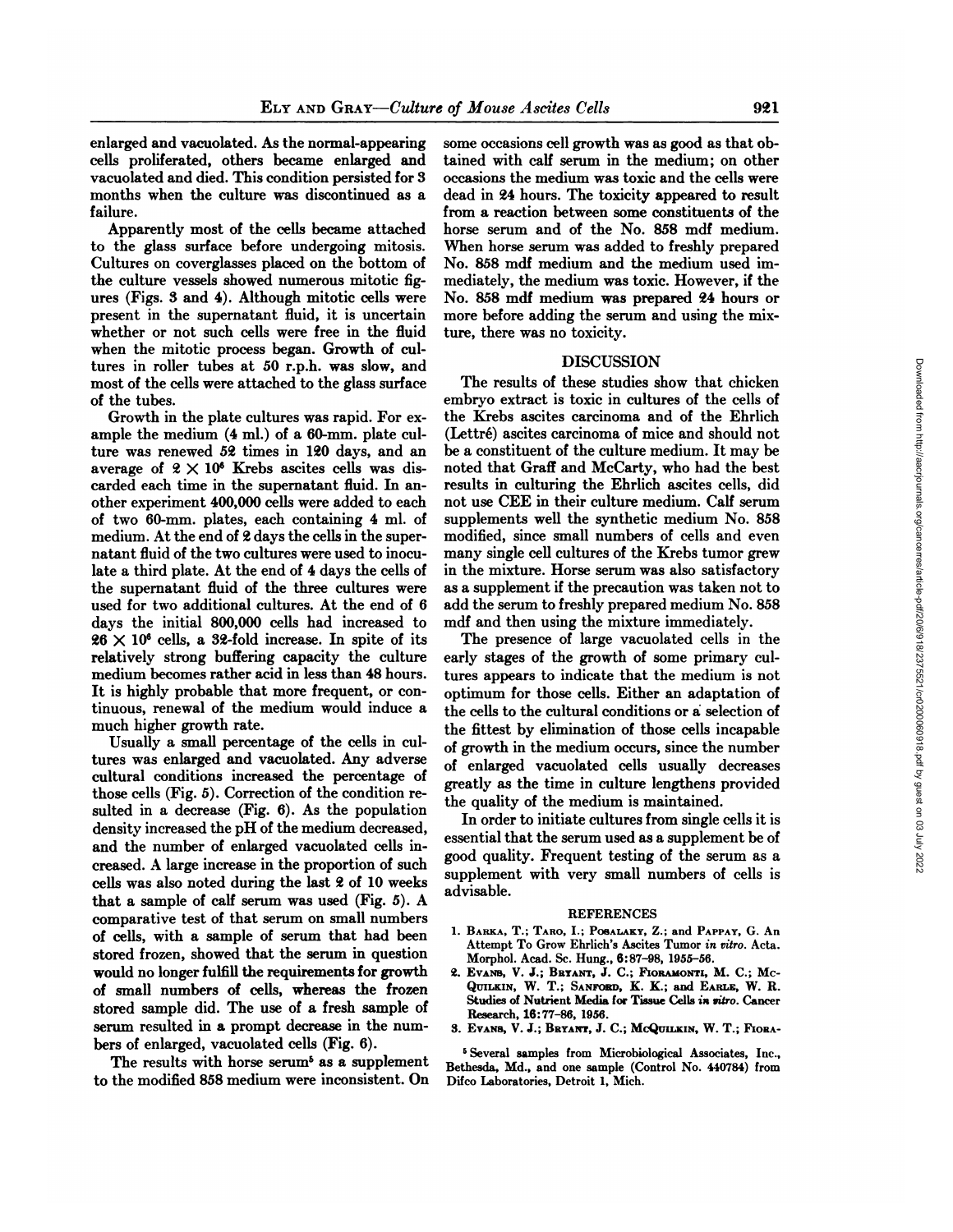**MONTI, M. C.; SANFORD, K. K.; WESTFALL, B. B.; and** EARLE, W. R. Studies of Nutrient Media for Tissue Cells *in Vitro. II. An Improved Protein-free Chemically Defined* Medium for Long-term Cultivation of Strain L-929 Cells. **Cancer Research,16:87—94,1956.**

- $4.$  **GRAFF, S., and McCARTY, K. S. Sustained Cell Culture.** Exper. Cell Research, 13:348—57, 1957.
- 5. HEALY, G. M.; FISHER, D. C.; and PARKER, R. C. Nutrition of Animal Cells in Tissue Culture. X. Synthetic Me dium No. 858. Proc. Soc. Exper. Biol. & Med., 89:71—77, 1955.
- **6. Huu@, R. N. Establishing Long-term Cultures of Mam** malian Normal, Solid Tumor, and Ascites Tumor Cells on Glass. Science, 117:228—25, 1953.
- 7. PARKER, R. C.; CASTOR, L. N.; and McCULLOCH, E. A. Altered Cell Strains in Continuous Culture: A General Survey. In: Conference on Cellular Biology, Nucleic Acids

and Viruses. N. Y. Acad. Sc.: Spec. Publ. No. 5, pp. 308-13, **1957.**

- 8. POWELL, A. K. The Cultivation in vitro of Mouse Ascites Tumor Cells. The Relation between Density of Cell Popu lation. Viability and Mitosis in "Pure Cultures." Brit. J. Cancer, 11:274—79,1957.
- **9. PUCK, T. T.; Cisciua.@, S. J.; and ROBINSON,A. Genetics** of Somatic Mammalian Cells. III. Long-term Cultivation of Euploid Cells from Human and Animal Subjects. J. Ex **per.Med., 108:945—55, 1958.**
- **10. SIEGEL, B. V. In Vitro Cultivation of Mouse Ascites Tu** mor Cells for Virus-Host Cell Studies. Nature, 173:584, 1954.
- **11. WEYMOUTH,C. Rapid Proliferation of Sublines of NCTC** Clone 929 (Strain L) Mouse Cells in a Simple Chemically Defined Medium (MB 752/1). J. Nat. Cancer Inst., 22: **1008—17,1959.**

FIG. 1.—Krebs ascites carcinoma cells. Portion of a clone of single cell culture 11751. X460.

Fio. 2.—Krebs ascites carcinoma cells. Portion of a clone of single cell culture 8551. X460.

Fio. 3.—48-hour subculture of 11751 in medium No. 858 mdf and 10 per cent calf serum. During the last 16 hours the cells were in contact with  $2 \mu g$ . per cent concentration of colchicine. Treated with hypotonic salt solution and stained with aceto-orcein. X460.

FIG. 4.-Krebs ascites carcinoma cells in culture 4 days from the mouse. The culture was treated as was that of Figure **3. X460.**

Fio. 5.—Krebs ascites carcinoma cells showing enlarged, vacuolated cells, the result of using an old sample of calf serum. **X460.**

**FIG. 6.—Same culture as shown in Figure 5, 8 days later** using a new sample of serum in the medium. X460.